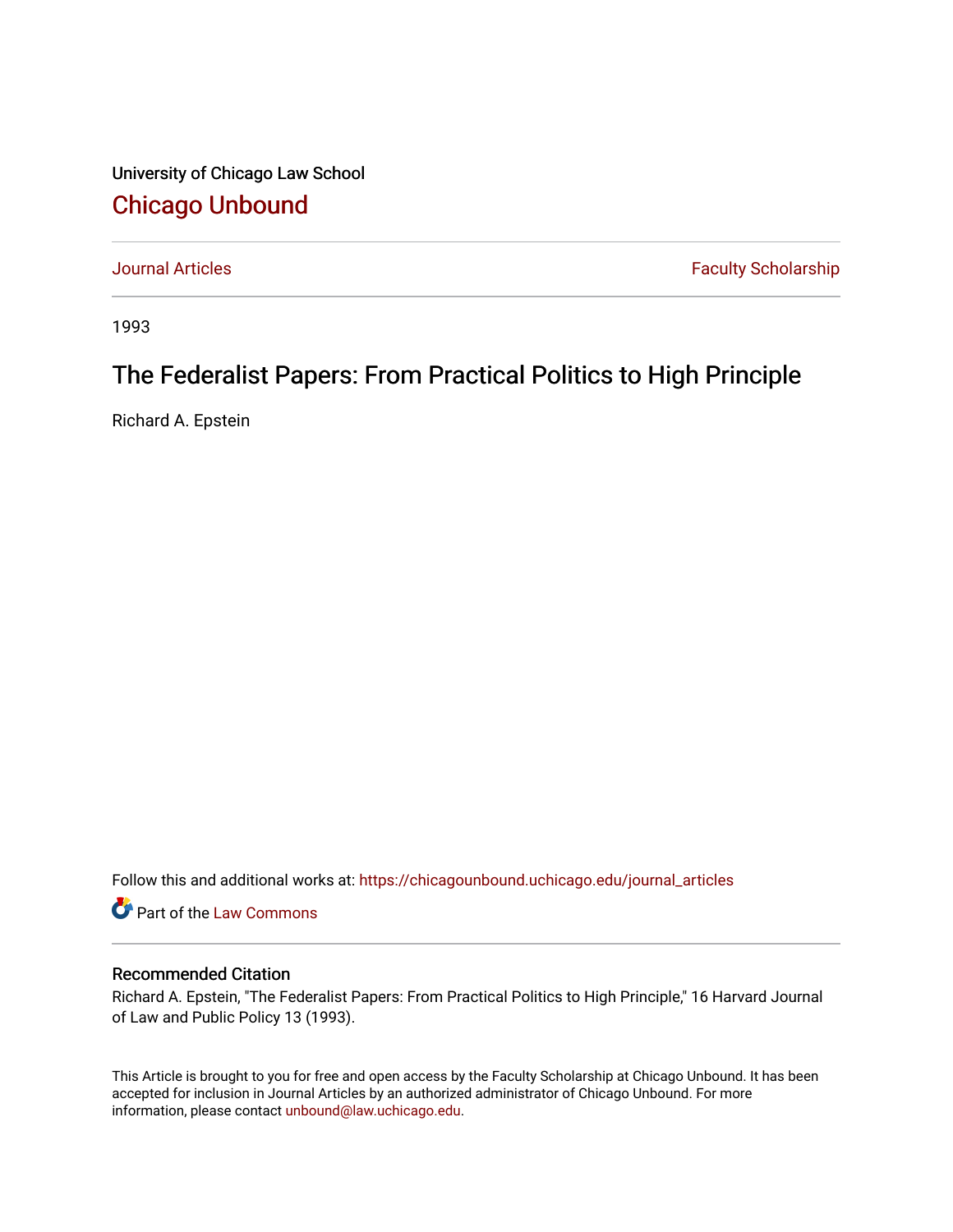## *THE FEDERALIST PAPERS:* **FROM PRACTICAL POLITICS TO HIGH PRINCIPLE**

## **RICHARD A.** EPSTEIN\*

Most political writers and legal thinkers regard *The Federalist Papers* as one of the great texts of political theory. While I do not disagree with that overall estimation, it is important to recall that *The Federalist Papers* was not a single document of systematic thought that represented years. of struggling for a single coherent vision of constitutional law. It was a collection of essays hurriedly written under publication deadlines that would throw panic into the heart of any academic.<sup>1</sup> The saving grace for the authors of the paper was that they had a particular task in question: to persuade the worthy citizens of New York to ratify the Constitution whose provisions they sought to explicate. But I doubt that our three authors-Hamilton, Jay, and Madison-ever had time to reflect on the overarching task facing Publius, their collective *nom de plume.* Madison probably wrote *The Federalist Number 10* before he had any idea of what would be said, or by whom, in *The Federalist Number 51* or *The Federalist Number 78.* It is a great tribute to Publius that 200 years later *The Federalist Papers* have been transformed into a detached philosophical examination that transcends Publius's initial partisanship and that conceals all signs of the chaos of their creation. *The Federalist Papers* thus have a dual life that adds greatly to their influence and their charm.

How, then, does one account for the unity of vision that has allowed *The Federalist Papers* to transcend their immediate political origins? In part the answer lies in the ambition of the essays, which is to chart a line from the nature of man to the nature of political institutions. Hamilton sets out the basic challenge in *The Federalist Number 1 :*

It has been frequently remarked that it seems to have been reserved to the people of this country, by their conduct and

<sup>\*</sup> James Parker Hall Distinguished Service Professor of Law, The University of Chicago. I should like to thank Jay Wright for his research assistance in preparing this article.

<sup>1.</sup> Clinton Rossiter, *Introduction* to THE FEDERALIST PAPERS at vii (Clinton Rossiter ed., 1961). The first 77 essays were published between October 27, 1787 and April 4, 1788.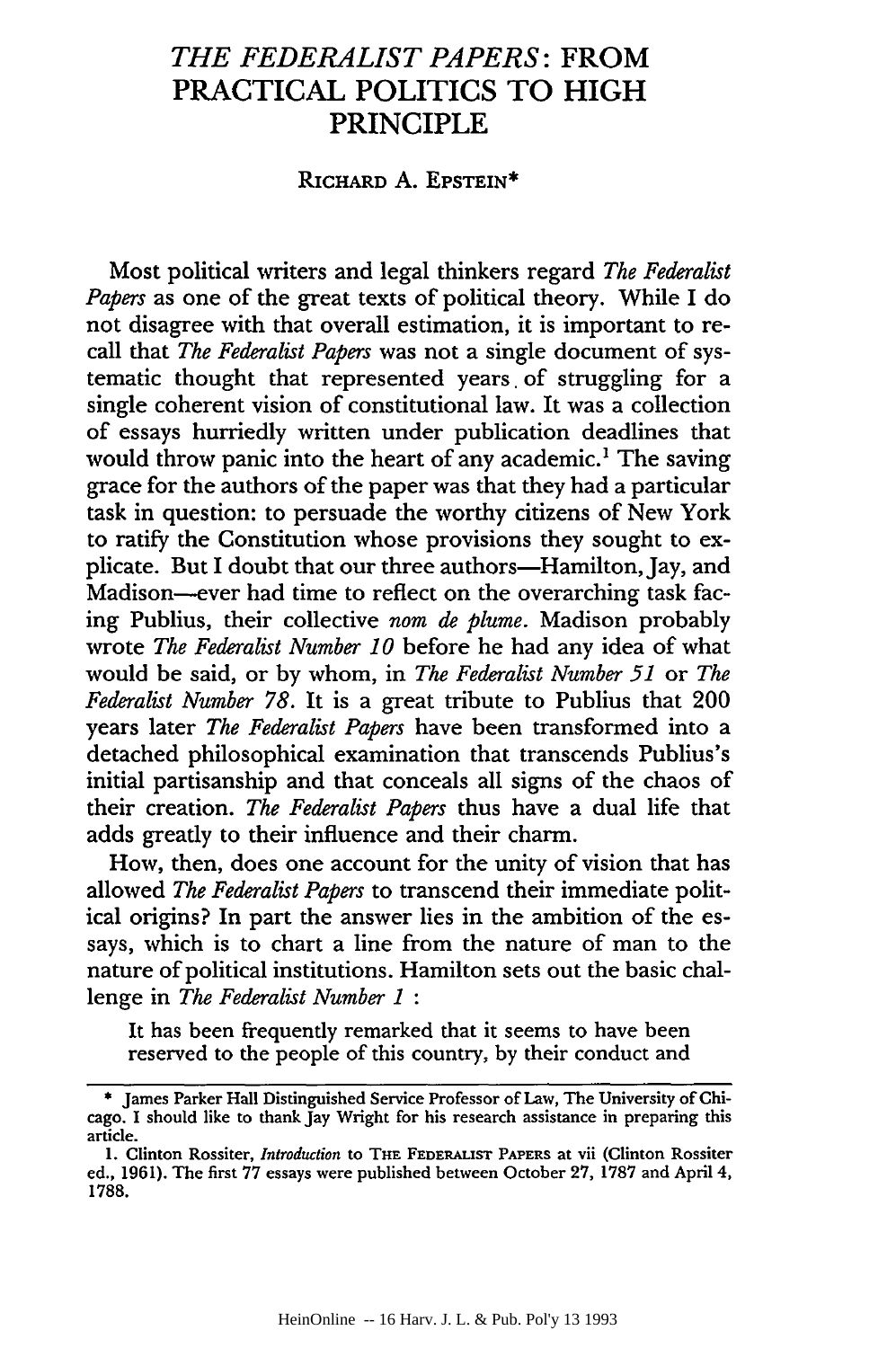example, to decide the important question, whether societies of men are really capable or not of establishing good government from reflection and choice, or whether they are forever destined to depend for their political constitutions on accident and force.<sup>2</sup>

For Hamilton the answer is obviously the former,<sup>3</sup> and his inclinations should immediately make us uneasy about his ambitions. By speaking of reflection and choice he has taken, in effect, the opposite position of such notables as David Hume, who praised the value of customs that endured and not the worth of contrived structures that often proved unequal to their task.4 Moreover, Hamilton's purposive creation of the United States government is in evident tension with the forms of spontaneous evolution that are so dear to the hearts of the admirers of Friedrich Hayek, myself included.5

Indeed, Hamilton was avowedly not a defender of a market economy in *The Federalist Papers*.<sup>6</sup> Rather, his lofty ambition makes him a prominent early example of a central planner, with all the vices associated with that high office. His goal is to show that the sheer force of intellect can design a set of civil institutions that can weather the storms of politics.

The purposive creation of a new nation creates a dilemma that Hamilton never quite faces up to: Who are the people who can put this Constitution together? The only answer can be that they are the same sorts of people, or perhaps the same people, whose power a constitution, or at least this Constitution, seeks to constrain. Why, then, assume that individuals in their collective capacity have the level of wisdom and detachment needed to restrain their own individual selfish acts?

<sup>2.</sup> THE FEDERALIST No. **1,** at 33 (Alexander Hamilton)(Clinton Rossiter **ed., 1961).** 3. **Id** at 36.

<sup>4. 3</sup> DAVID HUME, A TREATISE OF HUMAN NATURE §§ II, **III** (P.H. Nittich **ed.,** Oxford Univ. Press 2d ed., 1978)(1740).

**<sup>5.</sup>** FRIEDRICH **A. HAYEK,** THE CONSTITUTION OF LIBERTY 54-62 **(1960).** Hayek champions theories of gradual evolution over those which depend on ostensible rational design.

<sup>6.</sup> The point is illustrated by Hamilton's defense of Congress's power over commerce with foreign nations: "By prohibitory regulations, extending, at the same time, throughout the States, we may oblige foreign countries to bid against each other, for the privileges of our markets." THE FEDERALIST No. **11,** at 85 (Clinton Rossiter **ed.,** 1961). Hamilton here does not consider the advantages of open markets, in which the bidding is conducted by citizens and not the states. Nor does he take into account the machinations on the domestic front to be sure that certain bids are not accepted, as is evident in the current tangle of our own protectionist trade policies. See, e.g., **JAMES BOVARD,** THE FAIR TRADE **FRAUD (1991).**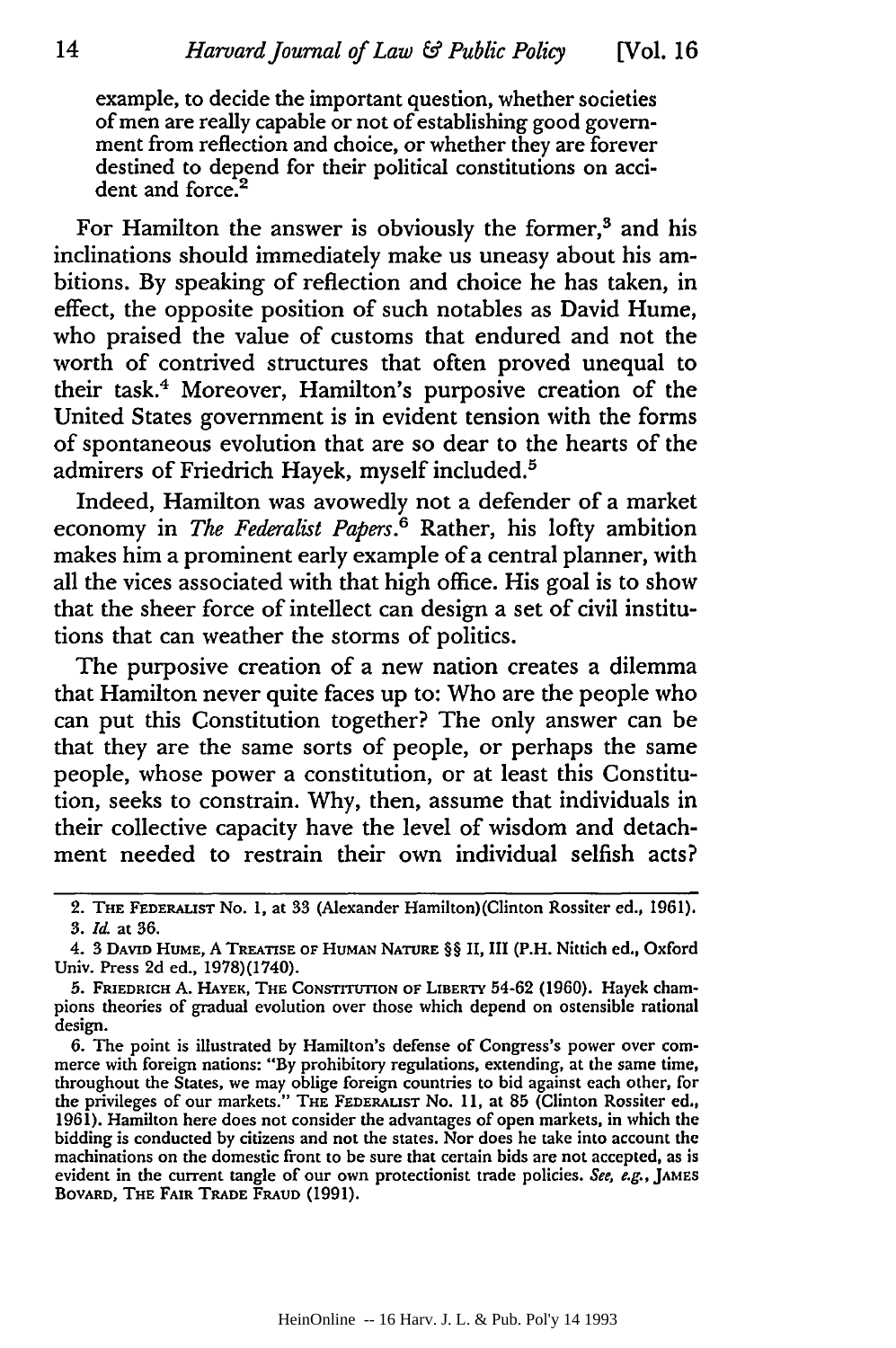Worse still, the public at large can hardly be counted on to act in a responsible fashion. Yet, these are the very persons to whose detached intellect *The Federalist Papers* must appeal. So Hamilton must touch the lofty characteristics of persons who in some sense are often motivated by individual self-interest. How can he get them to exercise their reflection and choice in a manner that advances the common good? How can he get the citizens of New York to support his constitutional venture?

The difficulty is still more acute, for Hamilton understands that the creation of a new constitutional order will limit the power of key state officials who will lose from the expansion of federal power. He therefore must find a way to overcome their resistance, and suasion is his own answer. Indeed, by the time we get to Madison and *The Federalist Number 10,* the entire question of passion and faction is one that has to be faced head on. There is, then, a dual sense of human nature that runs throughout *The Federalist Papers:* the virtuous who know how to regulate and to support wise regulation, and the less than virtuous who will oppose all efforts to develop a sound constitutional order.<sup>7</sup> At this point, the constitutional project undertaken in *The Federalist Papers* is one of enormous difficulty and delicacy. There are, I think, two strong reasons for the success of that undertaking. First, the Founders undertook the enterprise of creating a constitution, at least partially, behind a veil of ignorance. It is not that the people involved were suspended in time and space, for surely the delegates knew from whence they had come and to whom they were answerable. But the very generality of the constitutional scheme and the setting in which the deliberations took place made it difficult on many issues for delegates to identify partisan advantage in some of the key provisions of the document. Where they found such private advantage, they had to appeal to neutral principles in order to win over wary delegates from other states. The deliberations were thus one step removed from the debates of particular legislation with its known cast of winners and losers, and thus allowed for a more detached philosophical discussion of the issues at hand.<sup>8</sup>

This is not to say that all portions of the debate took this

*<sup>7.</sup> See, e.g.,* **THE** FEDERALIST No. 1, *supra* note 2, at 34, where Hamilton describes the obstacles that self-interested local officials place in the path of the Constitution.

<sup>8.</sup> For the best account of the deliberations, my choice is still **CATHERINE DRINKER** BOWEN, A MIRACLE AT PHILADELPHIA: THE STORY OF THE CONSTITUTIONAL CONVENTION, MAY **TO SEPTEMBER** 1787 **(1966),** which best captures the uneasy mix of high purpose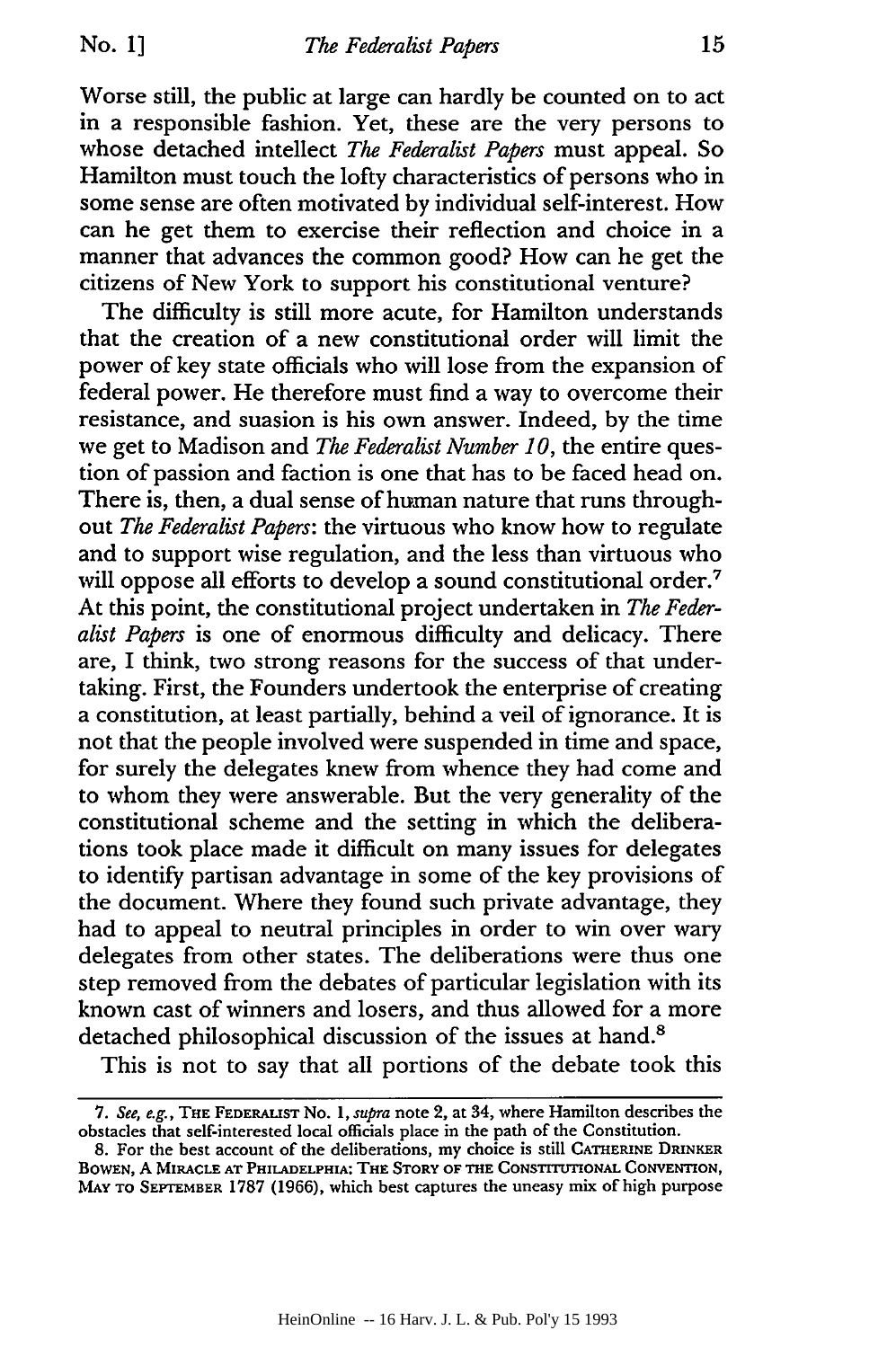form: the grotesque construction of the Three-Fifths Clause was not the result of deliberation over first principles.<sup>9</sup> It was an unhappy compromise over the question of slavery, an issue which threatened to scuttle the entire fragile convention. And it was an issue from which Publius distanced himself by indirection: in *The Federalist Number 54,* Madison does not offer his own confident defense of the provision. Rather, in quotations he develops at length a rhetorical defense "might one of our Southern brethren observe."<sup>10</sup> The gist of that defense is that slaves are regarded as having a mixed character of property and person, and both halves of their identity had to be respected: "Could it be reasonably expected that the Southern States would concur in a system which considered their slaves in some degree as men when burdens were to be imposed, but refused to consider them in the same light when advantages were to be conferred?"<sup>11</sup> But then he later limply concluded: "Such is the reasoning which an advocate of the Southern interests might employ on this subject; and although it may appear to be a little strained in some points, yet, on the whole I must confess that it fully reconciles me to the scale of representation which the convention have established." $12$ 

The objectionable portions of the Constitutional solution had their social consequences, and with time, the Civil War and the Reconstruction Amendments have passed into history. It is the higher end of their deliberations that give *The Federalist Papers* their hold on the modern imagination. We must therefore see what Publius did that was right, and that in turn leads I think to the second reason for the continued influence of *The Federalist Papers:* Publius recognized that it was not wise to speak

The spirit behind [the Federal Convention] was the spirit of compromise, seemingly no very noble flag to rally round. Compromise can be an ugly word, signifying a pact with the devil, a chipping off of the best to suit the worst. Yet in the Constitutional Convention the spirit of compromise reigned in grace and glory; as Washington presided, it sat on his shoulder like the dove.

*Id.* at xiv.

9. The Three-Fifths Clause counted slaves as "three fifths of all other persons" in order to determine both the apportionment of representatives and direct taxes among the states. **U.S.** CONsT. art. I, § 2, cI. **3.** The Fourteenth Amendment eliminated this mode of apportionment by "counting the whole number of persons in each State, excluding Indians not taxed." **U.S.** CONST. amend. XIV, § 2.

**12.** *Id.* at 340.

and political compromise that dominated the Convention. In her preface to this work, she states:

**<sup>10.</sup> THE FEDERALIST No.** 54, at 336-40 (James Madison) (Clinton Rossiter **ed., 1961).** *11. Id.* at **337.**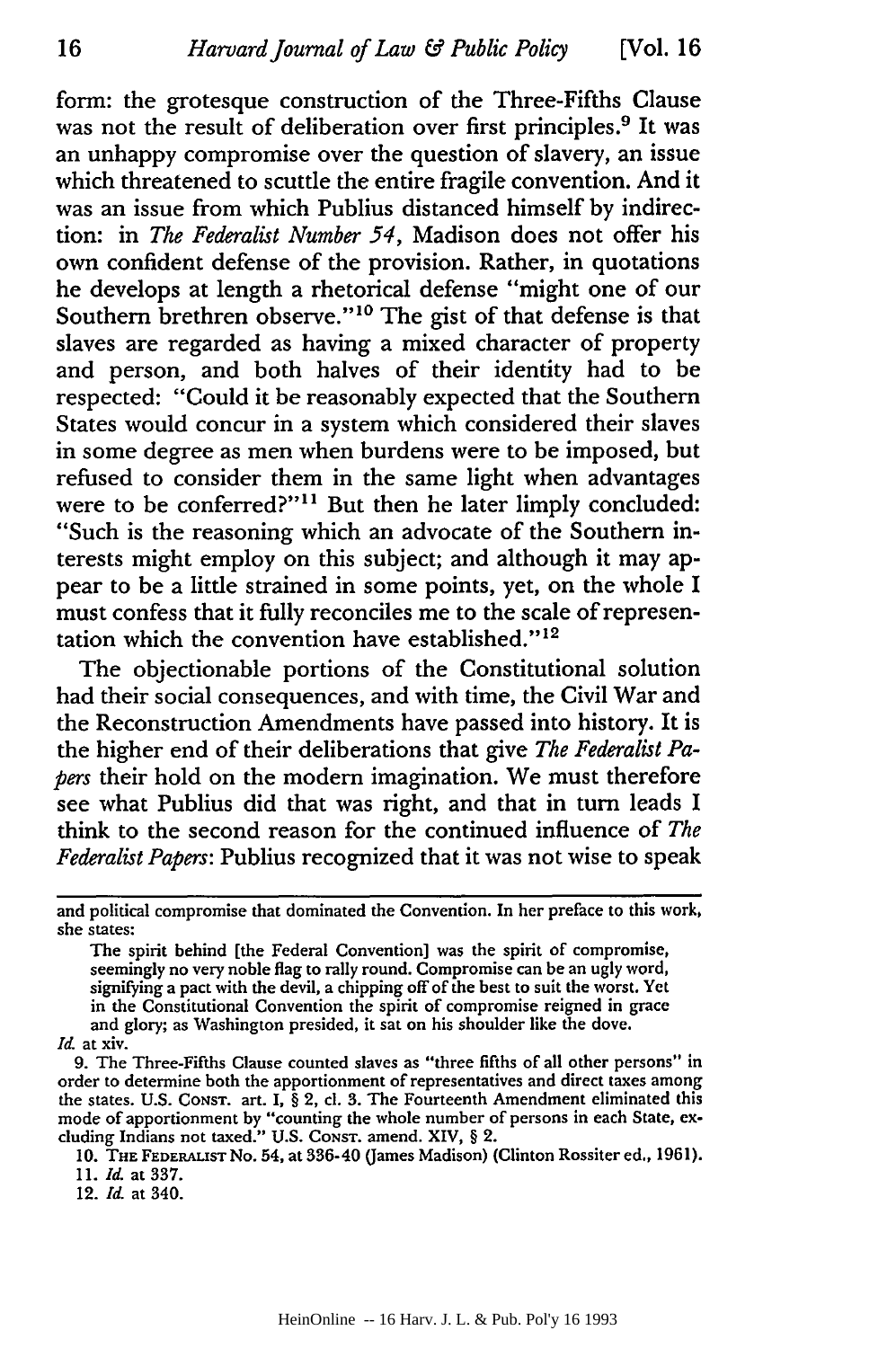about the nature of man, writ large and in the abstract. Instead, it is more sensible to speak about the nature of men in the plural. By stating the inquiry in this form, Publius highlights the enormous variations in the talent, tastes, and proclivities of individuals. Some will be more virtuous than not; and others will be precisely the opposite. "If men were angels, no government would be necessary."<sup>13</sup> But they aren't, at least all the time. The trick, therefore, is to find a way for a coalition of the virtuous individuals to create institutions that will bind those with lesser virtues, not to mention themselves.<sup>14</sup>

*The Federalist Papers* also recognized that the division of individuals between good and bad, virtuous and devious, is not something which is forever fixed in concrete, but is rather something which could vary, and perhaps substantially, with changing external events. The task, therefore, is to develop a system that improves the odds that good people will be able to survive in bad times and that enables them to flourish in good ones. There is no unerring secret to statecraft in so uncertain a world. No statesman can ever achieve perfection; incremental improvements are all that are obtainable.

The guarded view of human nature adopted in *The Federalist Papers* is what makes the constitutional inquiry worth undertaking. If we really believed that all individuals acted with the narrowest self-interest on all occasions, then there would be little reason to undertake the constitutional inquiry at all. We would quickly conclude that all purposive efforts at self-governance were doomed to fail because no one of vision could sustain them. The Hobbesian would be trapped either in a state of nature or in a state with a single, absolute sovereign. Similarly, if one assumed any kind of uniform benevolence, then the question of constitutional governance becomes rather trivial. (Recall Madison's point about men as angels.) Any structure would do, because no serious challenges to sound governance would arise. Only if the forces of virtue and vice are in competition with each other, with the outcome uncertain and the future insecure, does the question of constitutional structure come to the fore. Our uncertainty as to the relative constellation of

**<sup>13.</sup> THE FEDERALIST No. 51,** at **322** (James **Madison)(Clinton** Rossiter ed., **1961).**

<sup>14.</sup> See id. Madison's argument for separation of powers rested on this observation: "Ambition must be made to counteract ambition. The interest of the man must be connected with the constitutional rights of the place."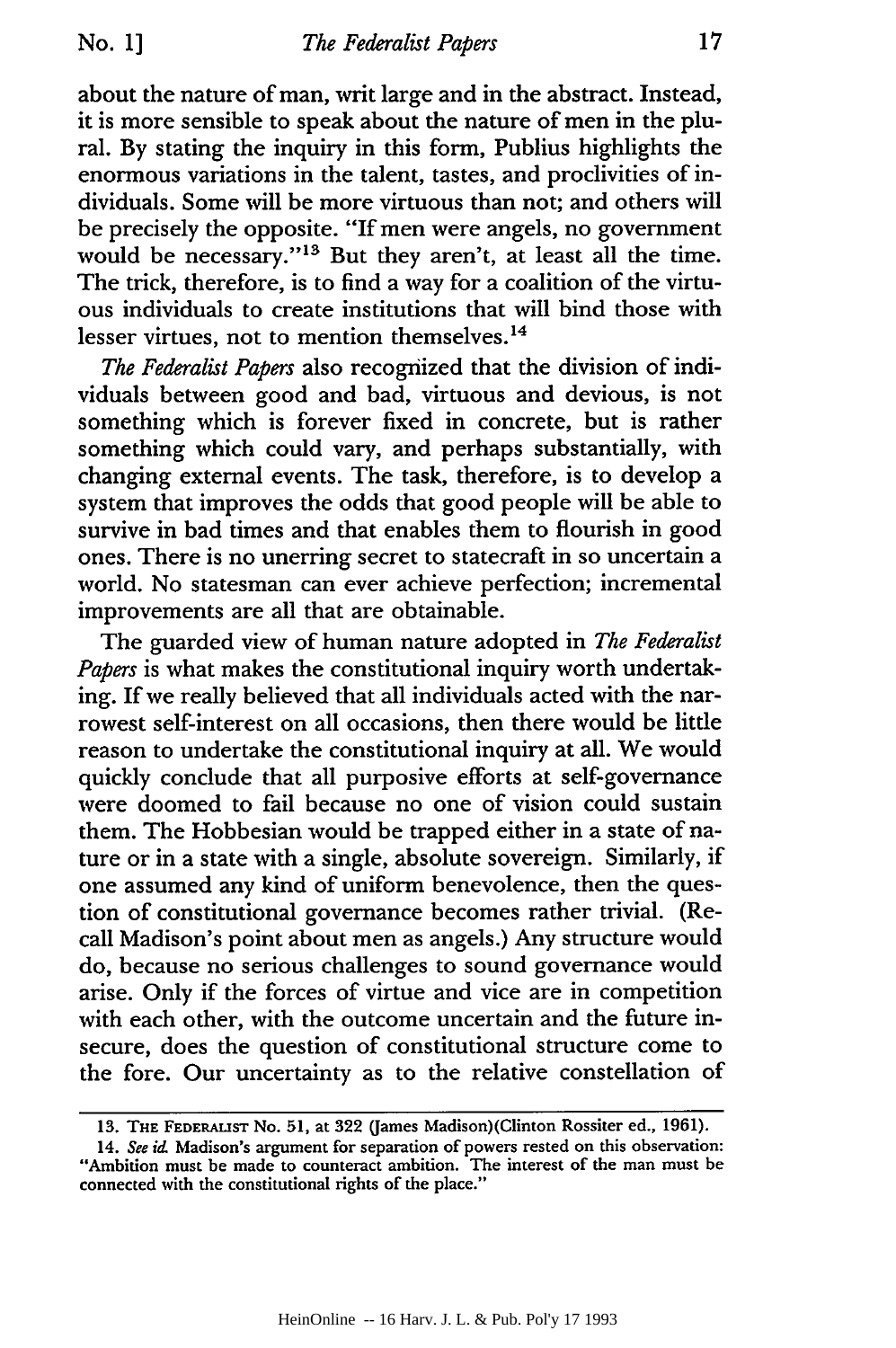forces makes the choice of government structure critical to the overall success of the constitutional mission.

Some sense of this problem is evident in Madison's defense of the extended republic found in the now-legendary *The Federalist Number 10.* There Madison addressed the question of whether large or small states are more resilient to political pressures; he concluded that the extended republic was the form of government most impervious to the corrosive forces of passion and faction, the forces of self-interest that can spell death to any political order. He believed that prominent statesmen were more likely to emerge in the extended republic than in small states in constant conflict with each other. His argument was that individuals of good reputations were more likely to gain favor outside their home base than were individuals with no particular distinction.<sup>15</sup> Thus Madison argued that in the extended republic

it will be more difficult for unworthy candidates to practice with success the vicious arts by which elections are too often carried; and in the suffrages of the people being more free, will be more likely to center on men who possess the most attractive merit and the most diffusive and established characters. **1 6**

Hence, he thought that the national government had a better chance of attracting the best political talent than did state or local governments.

The key objection to Madison's position is that his model is simply too weak to allow any confident predictions on the distribution of talent. On his chosen ground, the matter of reputation, it is possible that dubious characters, well-known in their own territories will be able to feign distinction when in distant communities: the relative speed of good and bad news is hard to calculate in the abstract. In addition, Madison's reputational point can be turned against him without any real embarrassment, and with some support, by looking at the hordes of undistinguished politicians of all stripes and persuasions in national service.

Nor is there any reason to believe, as Madison supposes, that the various factions will happily cancel each other out in the

**<sup>15.</sup> THE FEDERALIST** No. **10,** at **82-88** (James Madison) (Clinton Rossiter ed., **1961).** 16. *Id.* at 77.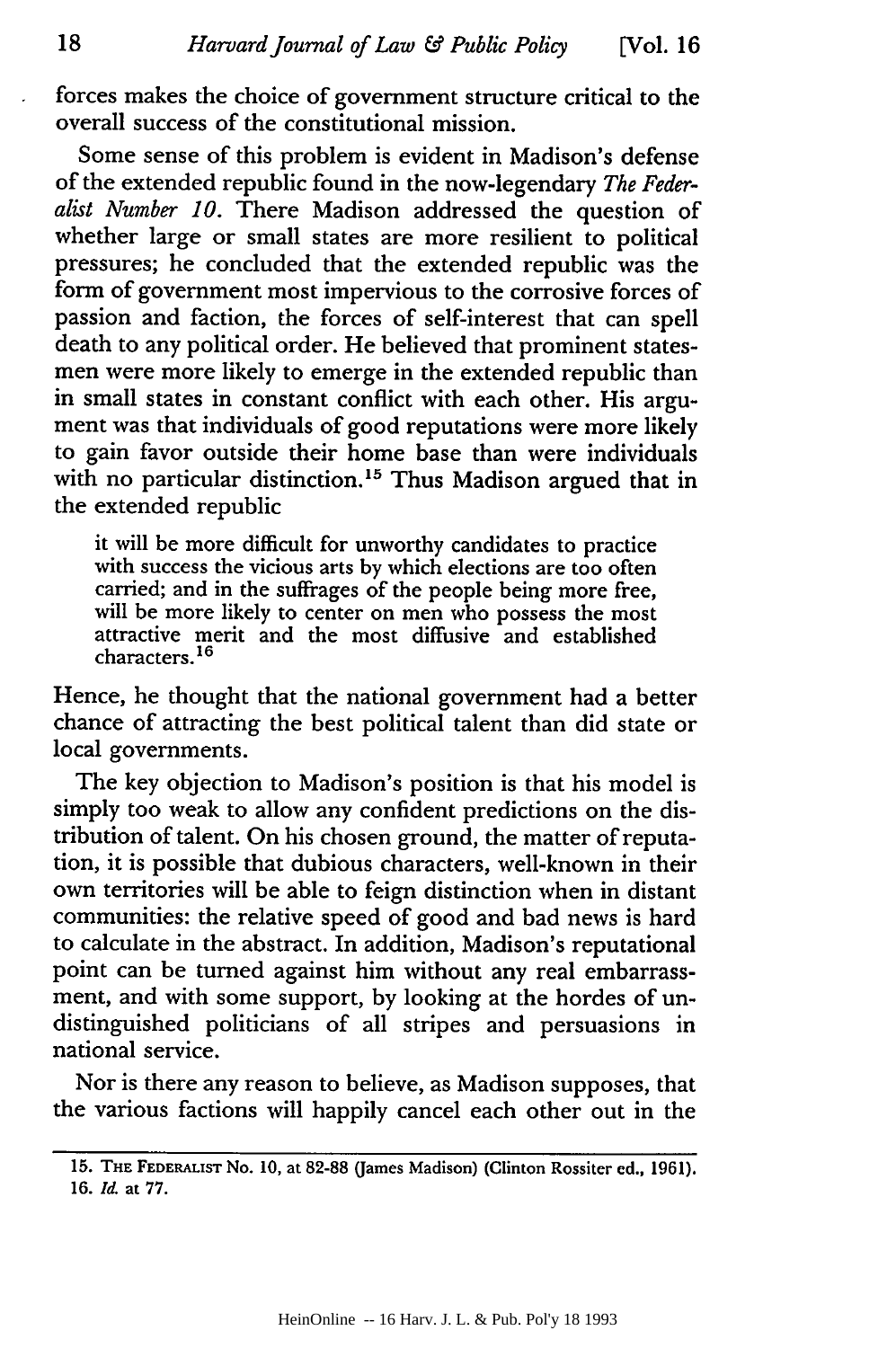large arena.<sup>17</sup> The behavior of coalitions is very hard to predict in the abstract, and it is quite possible that several dubious coalitions will be able to put together a deal which allows them to reinforce the worst intentions all the groups involved. The success or failure of the extended republic on any account depends on more than size. Much will turn on the choice of voting rules and the scope of issues over which the parties can deliberate, or, if passion moves them, wheel and deal. Faction and self-interest-causes of the political problem-thus present obstacles so enormous that the conclusion is inescapable. Madison was unable to meet the challenge that he posed for himself in the first part of *The Federalist Number 10.*

The two sides of *The Federalist Papers* thus stand revealed. Madison, in *The Federalist Number 10,* gives a powerful and concise demonstration of the difficulties of governance that stem from the passions of human nature. But his own chosen remedy is not equal to the enormous task that he has set for it. Indeed, it is doubtful that Madison really believed that it would be. His discussion of faction and the extended republic took place at the conclusion of those introductory numbers of *The Federalist Papers* that were devoted to the issue of Union. The title of *The Federalist Number 10* is "Numerous Advantages of Union." In this setting, it would have been rhetorical madness for Madison's short-term political enterprise to preach the cause of Union in one breath and then to confess that the consequences of Union were indeterminate in the next. Madison's articulation of the threats that factions pose to democratic government was a masterful stroke of political theory. Yet he also engaged in a bit of short-term legerdemain by arguing for the extended republic as a sufficient response to *the* long-term question of political governance. The great confidence and ostensible clarity found in *The Federalist Number 10* show that Madison the advocate and Madison the theorist were so closely entwined that it is often difficult to separate them.

The inadequate solution that is found in *The Federalist Number 10* becomes more evident when one looks to the remainder of *The Federalist Papers.* The discussion of the doctrine of enumerated powers, of the separation of powers, of judicial review, or

**<sup>17.</sup>** Thus Madison stated that "where there is a consciousness of unjust or dishonorable purposes, communication is always checked **by** distrust in proportion to the number whose concurrence is necessary." **Id-** at **83.** The "always" is too optimistic.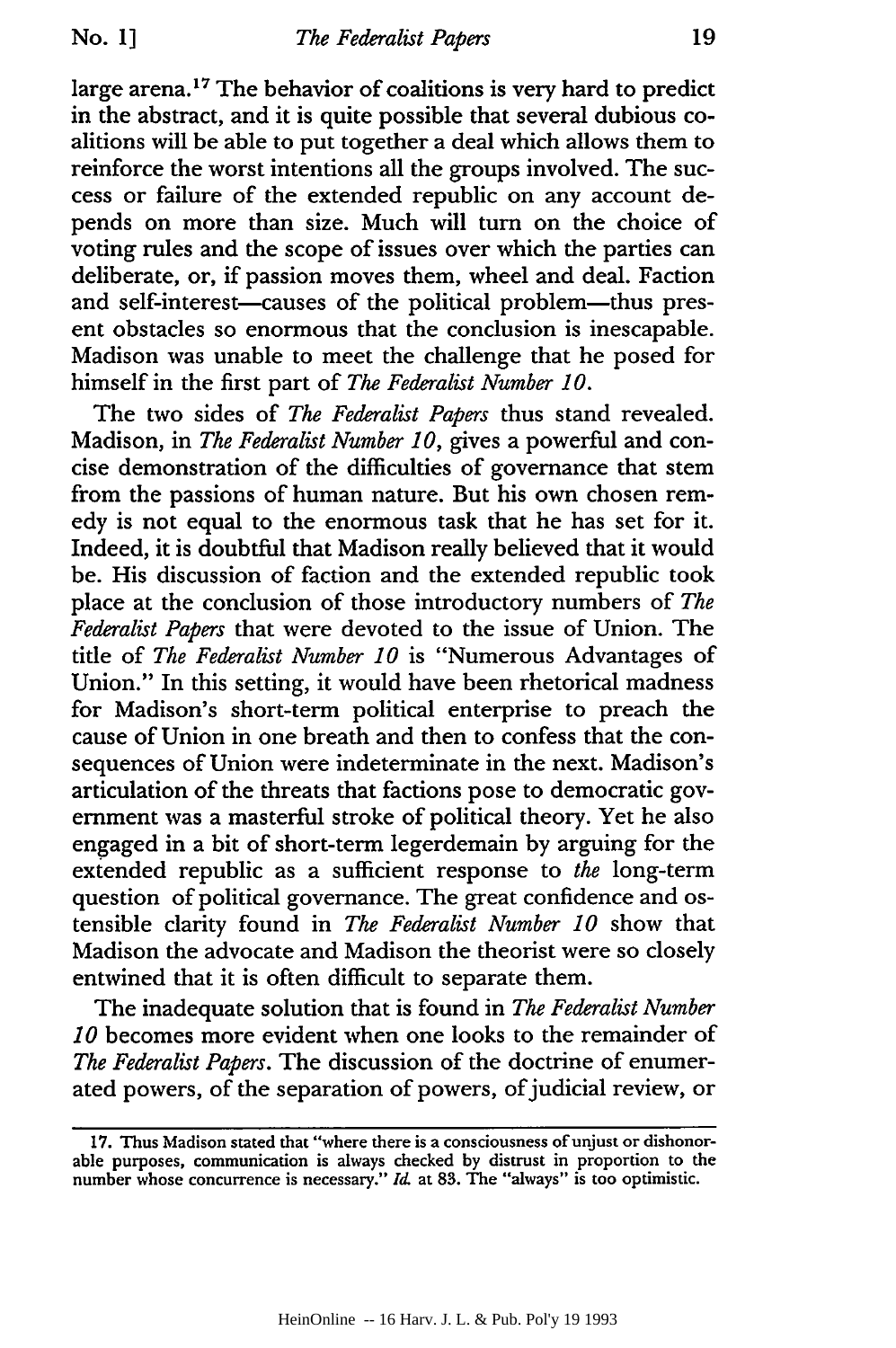of voting rights all raise such urgent issues precisely because the extended republic is not a robust answer to the problem of faction. In an odd sense, two curious omissions from *The Federalist Papers* clinch the basic point. First, *The Federalist Number 84* overestimates the power of the extended republic, even with its enumerated powers, to control the risks of faction. The failure to recognize the case for any Bill of Rights remains one of the glaring features of the Federalist. It is hard to know whether this conclusion was dictated by the need to sell the proposed Constitution as it was, or whether it responded to some deeper understanding about the proper limits on government power.

Second, there is no hint in *The Federalist Papers* of the modern them that federalism is a sound system of government because of the way in which it places state governments in competition with each other, by guaranteeing individuals the right of exit from their home states.<sup>18</sup> Yet this omission of this exit theme makes far greater sense if the matter is looked at from a political instead of the theoretical point of view. When *The Federalist Papers* appeared the dominant sovereigns where the states, which had ceded some portion of their power to a distant central government. Attacking state sovereignty and state power was a touchy matter best done in connection with some particular grievance than in the round. Yet one strength of the exit option is that it offers a possible response to diffuse disorders that do not rise to the level of local scandal. The worthy citizens of New York would not be more likely to ratify the Constitution by learning that it would allow them to leave New York for greener pastures elsewhere. They would think that they deserve at least the presumption of in favor of the validity of state actions.

Yet, it is a mistake to be too critical of a document whose rising influence is testimony to the great intellectual powers of its authors. For in one happy sense *The Federalist Papers* are a bit like the Constitution itself. The Framers and Publius share an enormous confidence in the soundness of their institutional ar-

**<sup>18.</sup>** For discussion, see Richard **A.** Epstein, *Exit Rights Under Federalism,* **55 LAw & CONTEMP. PROBS.** 147 **(1992).** Explanations for this omission are not easy to find. Perhaps it was because the exit right was of relatively little value in a society where substantial portions of wealth were tied up in land. Not all Americans were farmers, however, and even farmers could head for the frontier. For merchants, moreover, the power to exit should have been important enough to find a voice in contemporary political theory.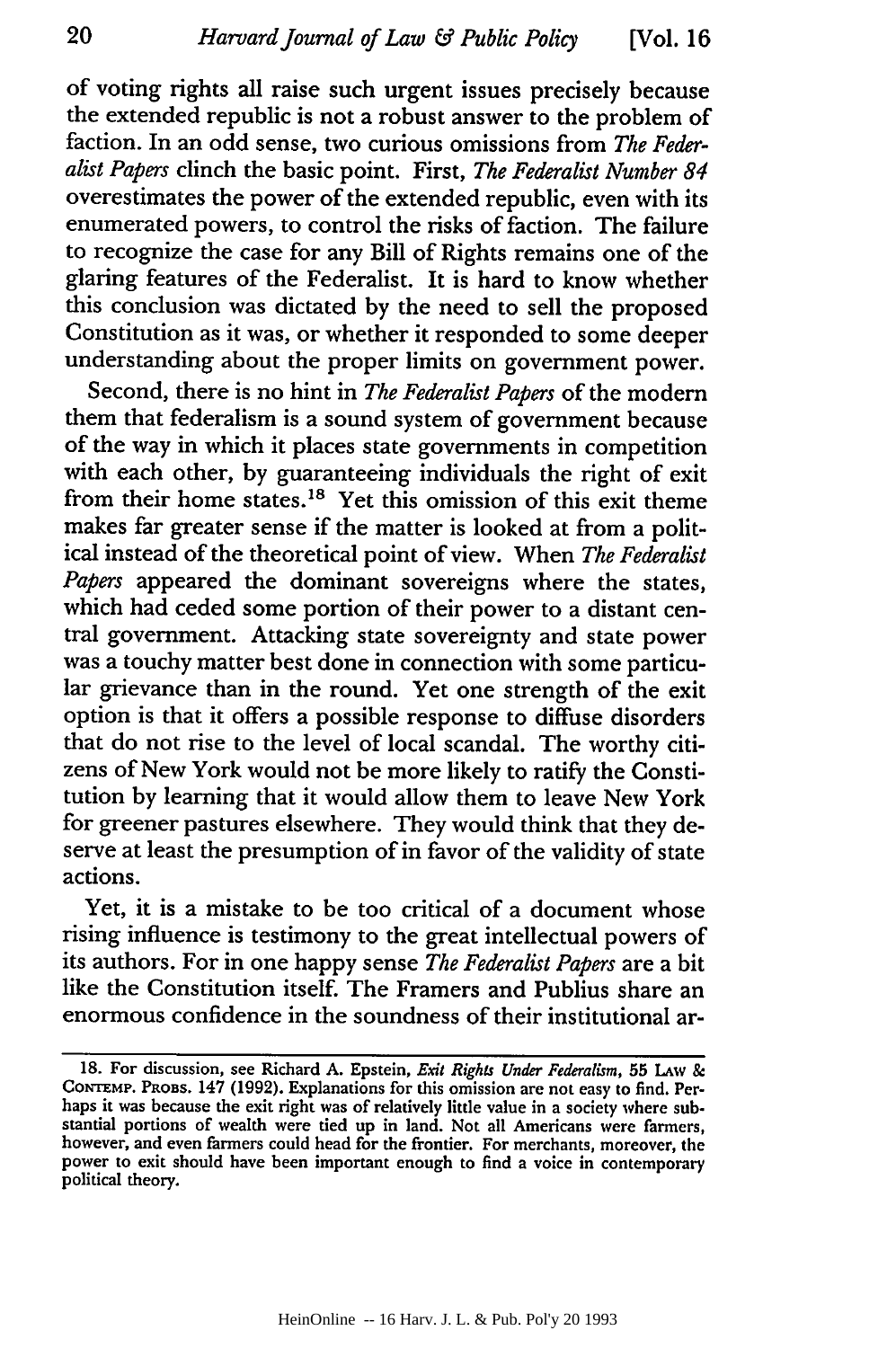rangements. While modem constitutional scholars always talk about the importance of context as opposed to text, and always bemoan the indeterminacy of language and the elusive nature of intention,<sup>19</sup> the Framers and Publius did not trouble themselves with trifles at the margin. Untouched by postmodern sensibilities, they would have found deconstruction incomprehensible. They had no doubts about the clarity of their language and the coherence of their mission. When they wrote that the powers of the federal government were divided into a legislative, an executive, and a judicial power, they were not plagued by doubts of overlapping powers. 20 They were confident that they had partitioned governmental powers in a way that made eminently good social sense and (to add just one editorial comment) that precluded the creation of administrative agencies independent of the executive branch.

We should thank the Framers and Publius for their joint linguistic naivete: if they had not had such great confidence in their own abilities to make institutional judgments and to embed them securely into language, then I think that their enterprise would have failed before it had started. No system of philosophical doubt will ever lead to the emergence of any useful constitutional structure, much less to its public ratification. It is on this score that we owe Publius our greatest debt of gratitude. His self-assurance was so great that his advocacy was almost invisible. He had the confidence and grace to present the Constitution as a coherent and self-reliant doctrine, and in so doing he was able to persuade a reluctant public to adopt it for the benefit of future generations.

<sup>19.</sup> *See, e.g.,* Paul Brest, *The Misconceived Quest for the Original Understanding,* 60 B.U. L. REV. 204 (1980); Mark V. Tushnet, *Following the Rules Laid Down: A Critique of Interpretivism and Neutral Principles,* 96 HAmv. L. **REV.** 781 (1983). I have given my critique of this position in Richard A. Epstein, *A Common Lawyer Looks at Constitutional Interpretation, 73* B.U. L. REV. (forthcoming 1993).

<sup>20.</sup> *See, e.g.,* **THE FEDERALiST** No. 47, at 301 (James Madison)(Clinton Rossiter ed., 1961).